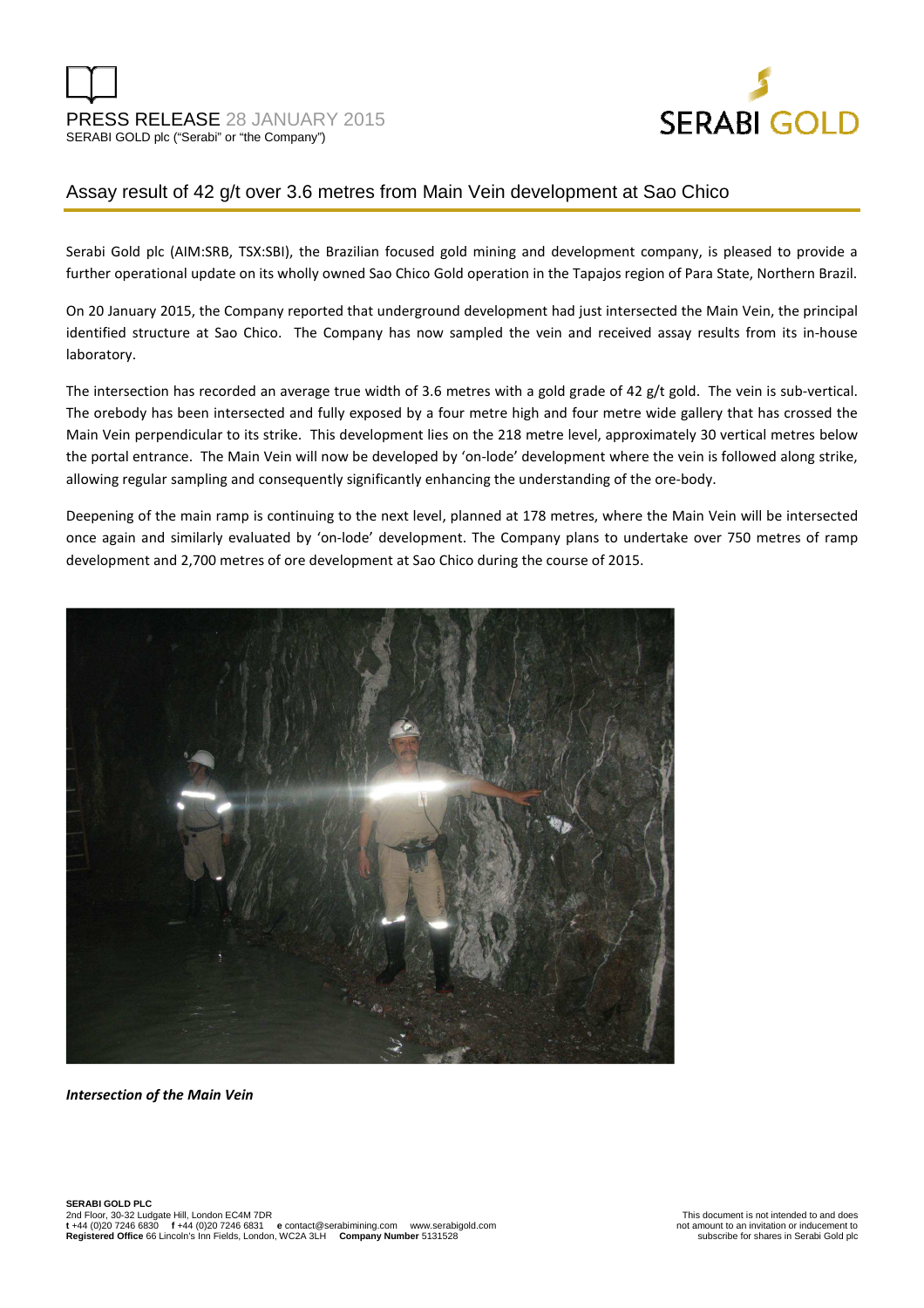PRESS RELEASE 28 JANUARY 2015 SERABI GOLD plc ("Serabi" or "the Company")



#### **Mike Hodgson CEO said**

*"Obviously this is outstanding news. With a drilled resource of approaching one ounce per tonne, we expected high grades to be intersected, but most encouraging is the width we have encountered. We will now drive east and west following the Main Vein to fully evaluate its potential.* 

*"As was mentioned earlier this month, we have now intersected some eight veins in the cutback and the ramp, all of which lie outside the declared geological resource, and with the true width of the Main Vein in this intersection in excess of three metres, we continue to be very excited with what we are finding at Sao Chico.* 

*"With the ongoing development underway and the new drill programme set to begin early next month, I am looking forward to providing regular updates"*

## **Enquiries**

# **SERABI GOLD plc**

**Michael Hodgson t** +44 (0)20 7246 6830<br>Chief Executive **m** +44 (0)7799 473621 m +44 (0)7799 473621

**Clive Line** t +44 (0)20 7246 6830 Finance Director **m** +44 (0)7710 151692

**e** contact@serabigold.com

www.serabigold.com

#### **BEAUMONT CORNISH Limited**

**Nominated Adviser & Financial Adviser**  Roland Cornish **t** +44 (0)20 7628 3396 Michael Cornish **t** +44 (0)20 7628 3396

**PEEL HUNT LLP UK Broker**

Matthew Armitt **t** +44 (0)20 7418 9000 Ross Allister **t** +44 (0)20 7418 9000

### **Blytheweigh**

**UK Financial PR** 

Tim Blythe **t** +44 (0)20 7138 3204 **m** +44 7816 924626 Halimah Hussain **t** +44 (0)20 7138 3203 **m** +44 7725 978141

Copies of this release are available from the Company's website at **www.serabigold.com** 

#### **Forward-looking statements**

Certain statements in this announcement are, or may be deemed to be, forward looking<br>statements. Forward looking statements are identified by their use of terms and phrases<br>such as "believe", "could", "should" "envisage", or the negative of those, variations or comparable expressions, including references to assumptions. These forward looking statements are not based on historical facts but rather on the Directors' current expectations and assumptions regarding the Company's future growth, results of operations, performance, future capital and other expenditures (including the amount, nature and sources of funding thereof), competitive advantages, business prospects and opportunities. Such forward looking statements reflect the Directors' current beliefs and assumptions and are based on information currently available to the Directors. A number of factors could cause actual results to differ materially from the results discussed in the forward looking statements including risks associated with vulnerability to general economic and business conditions, competition, environmental and other regulatory changes, actions by governmental authorities, the availability of capital markets, reliance on key personnel, uninsured and underinsured losses and other factors, many of which are beyond the control of the Company. Although any forward looking statements contained in this announcement are based upon what the Directors believe to be

reasonable assumptions, the Company cannot assure investors that actual results will be consistent with such forward looking statements.

#### **Qualified Persons Statement**

.

The scientific and technical information contained within this announcement has been reviewed and approved by Michael Hodgson, a Director of the Company. Mr Hodgson is an Economic Geologist by training with over 25 years' experience in the mining industry.<br>He holds a BSc (Hons) Geology, University of London, a MSc Mining Geology, University<br>of Leicester and is a Fellow of the Institute o Person for the purposes of Canadian National Instrument 43-101 and by the AIM Guidance Note on Mining and Oil & Gas Companies dated June 2009.

Neither the Toronto Stock Exchange, nor any other securities regulatory authority, has approved or disapproved of the contents of this news release.